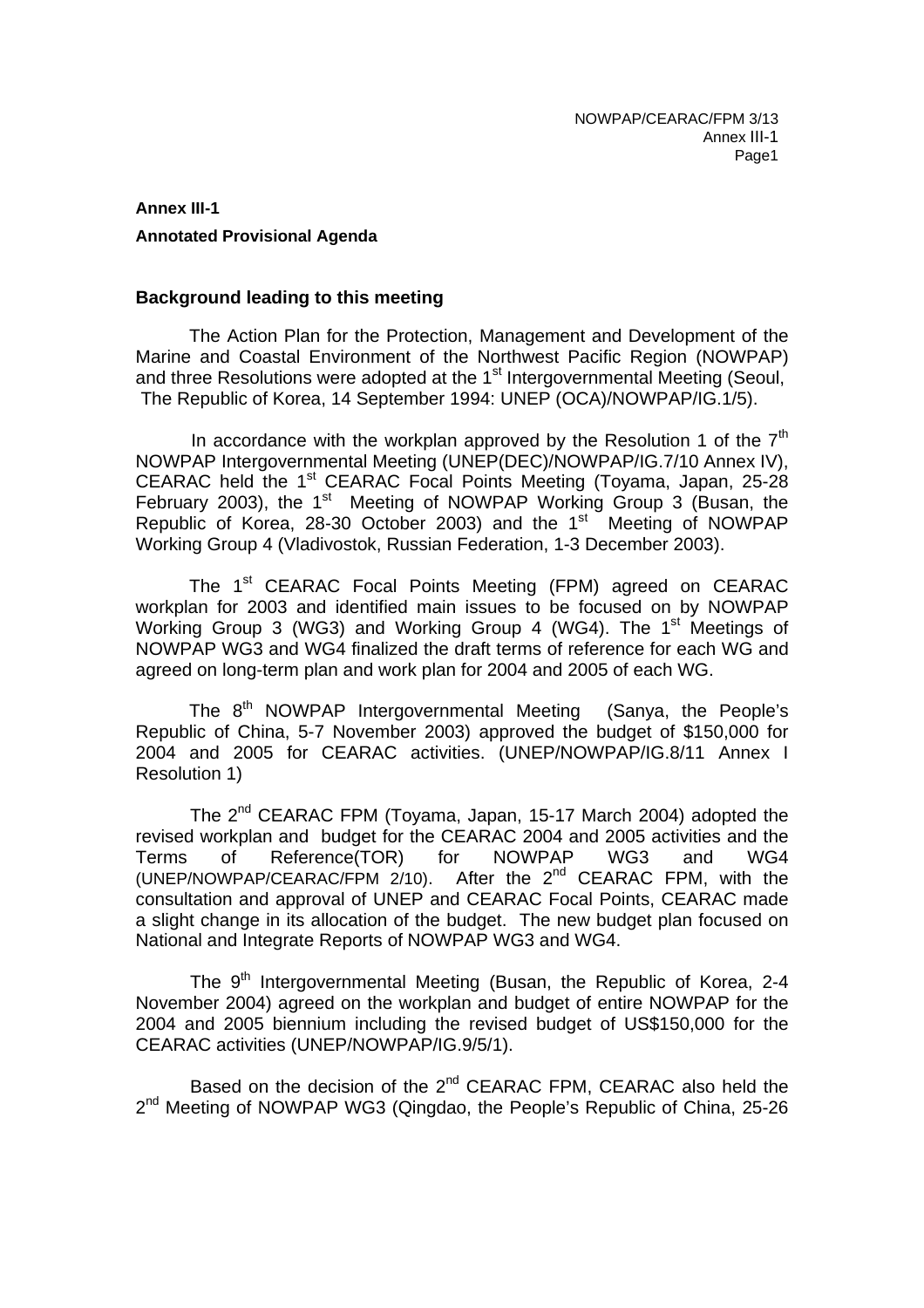November 2004) and the 2<sup>nd</sup> Meeting of NOWPAP WG4 (Beijing, the People's Republic of China, 14-15 October 2004).

In WG3 and WG4, the meetings reviewed the preparation of National Reports and discussed the contents of Integrated Reports respectively. Moreover, WG3 reviewed the development of HAB reference database, and WG4 reviewed the development of RS information network system.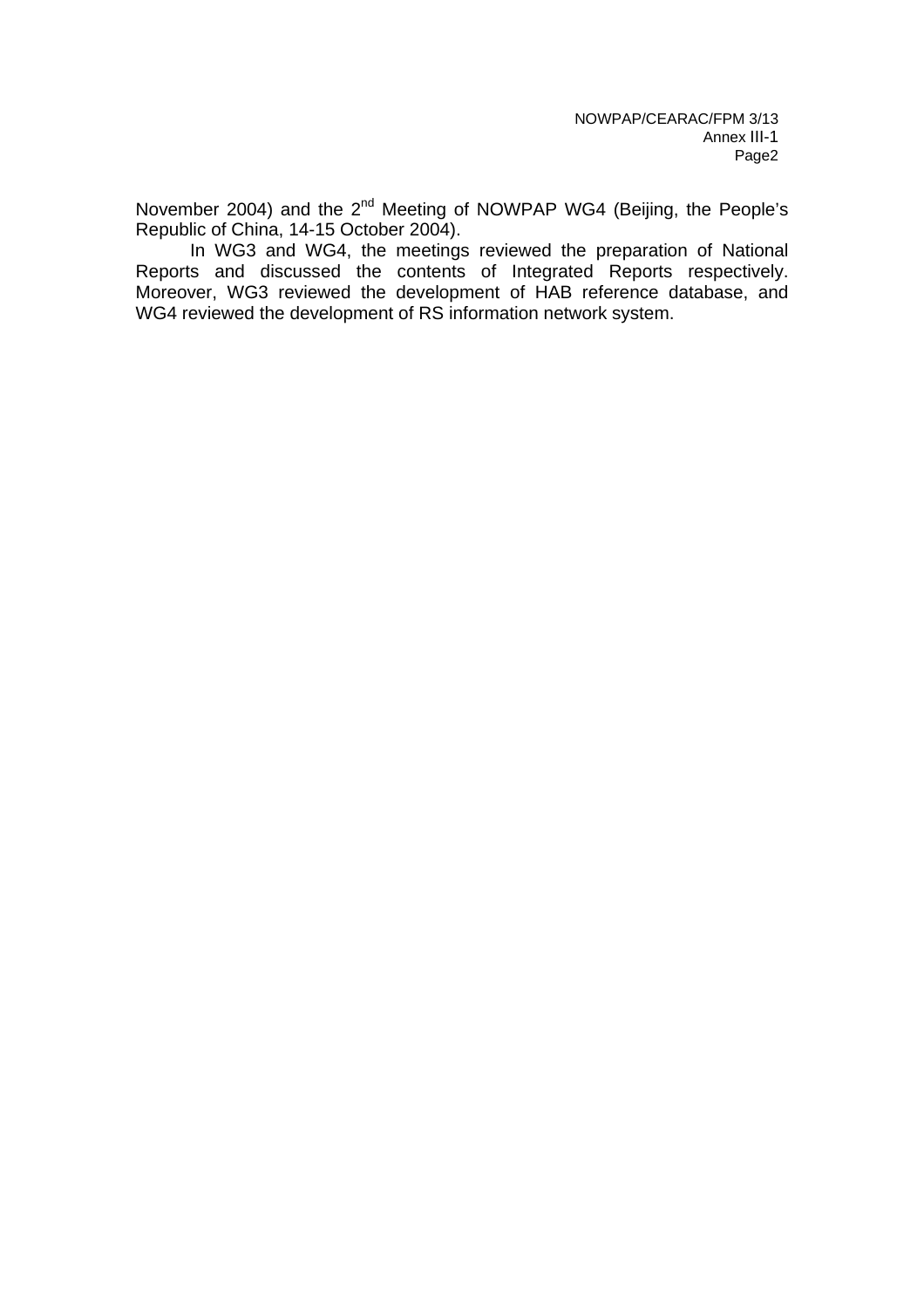## **Day1 (September 15, 2005)**

### **Agenda Item 1. Opening of the meeting**

The meeting will be opened at 9:00 at the Conference Room in Tower 111 (Intec-Building), Toyama, Japan, on 15 September 2005 by the Director of CEARAC, Mr. Masanobu MIYAZAKI. Welcoming remarks by NOWPAP Coordinator, Dr. Alexander Tkalin will follow. Representatives of the participating members will be invited to make opening remarks if they wish.

## **Agenda Item 2. Organization of the meeting**

- 2.1 The meeting will be invited to elect the chairperson and the rapporteur in line with paragraph 5.2 of the Terms of Reference of the NOWPAP CEARAC Focal Points Meeting (UNEP/NOWPAP IG.8 7/1).
- 2.2 Rules of procedure will be established. It is proposed that, for purposes of this meeting, the rules used here be those of the Governing Council of UNEP, adjusted as appropriate to suit the nature of the meeting.
- 2.3 The secretariat will introduce a suggested programme of work and timetable of the meeting.
- 2.4 English will be the working language of the meeting. The secretariat will present a provisional list of the documents.

## **Agenda Item 3. Adoption of the Agenda**

The Provisional Agenda (UNEP/NOWPAP/CEARAC/FPM 3/1) will be introduced by the secretariat with the Annotated Provisional Agenda (UNEP/NOWPAP/CEARAC/FPM 3/2). The meeting will be invited to consider and adopt the agenda.

## **Agenda Item 4. Report of the NOWPAP coordinator on the implementation of the Northwest Pacific Action Plan**

The representative of NOWPAP RCU will report to the meeting the progress of the entire NOWPAP activities during the intersessional period including the 9<sup>th</sup> NOWPAP Intergovernmental Meeting (IGM) held in Busan, the Republic of Korea, 2-4 November 2004, the opening of a Regional Coordinating Unit (RCU) for NOWPAP.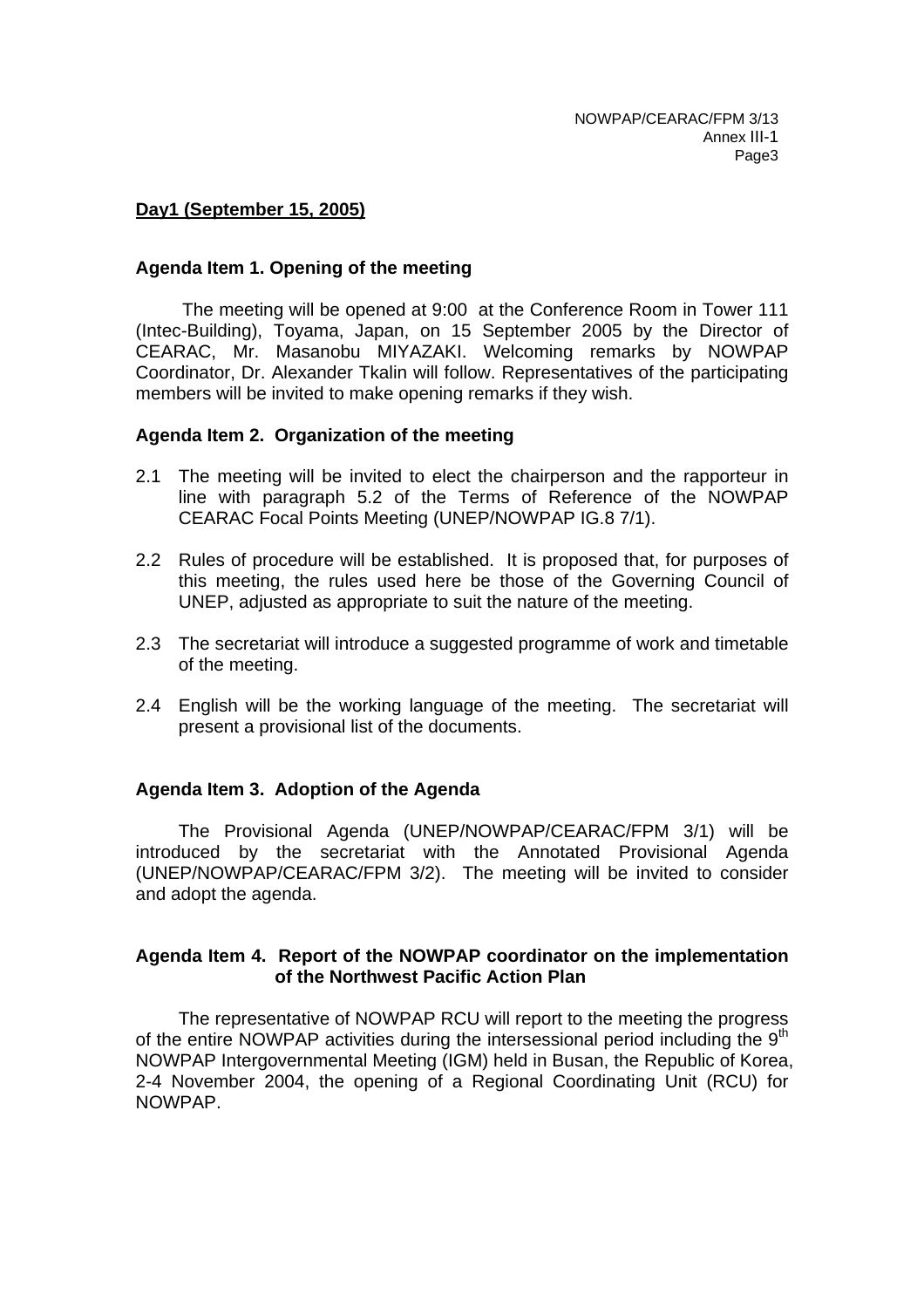## **Agenda Item 5. Report of the director of CEARAC on implementation of CEARAC activities in 2004 and 2005**

The director of CEARAC will report the implementation of CEARAC activities in 2004 and 2005. He will also report the annual expenditure of CEARAC budget for the 2004 and 2005 biennium (UNEP/NOWPAP/CEARAC/FPM 3/4). The meeting will be invited to hold a general discussion after the presentation.

## **Agenda Item 6. Review of NOWPAP Working Group3 (Harmful Algal Blooms) intersessional activity and discussion of the proposed workplan and budget**

The intersessional activity of NOWPAP WG3 (HAB) and its related budget will be reported by the secretariat (UNEP/NOWPAP/CEARAC/FPM 3/5). The meeting will be invited to review this activity and discuss the proposed workplan and budget of the next biennium 2006 and 2007(UNEP/NOWPAP/CEARAC/FPM 3/7).

## **Agenda Item 7. Review of NOWPAP Working Group4 (Remote Sensing) intersessional activity and discussion of the proposed workplan and budget**

The intersessional activity of NOWPAP WG4 (RS) and its related budget will be reported by the secretariat (UNEP/NOWPAP/CEARAC/FPM 3/8). The meeting will be invited to review this activity and discuss the proposed workplan and budget of the next biennium 2006 and 2007(UNEP/NOWPAP/CEARAC/FPM 3/10).

## **Agenda Item 8. Report of NOWPAP Intersessional Workshop**

The result of the NOWPAP Intersessional Workshop held in Seoul, the Republic of Korea, 25-26 July 2005 will be reported by the representative of NOWPAP RCU as the background information for the CEARAC's future activity.

- 8.1 NOWPAP Evolution; New Directions for the NOWPAP RACs and RCU(UNEP/NOWPAP/IS.1/3)
- 8.2 Establishment of a Marine Litter Activity (MALITA) (UNEP/NOWPAP/IS.1/4)